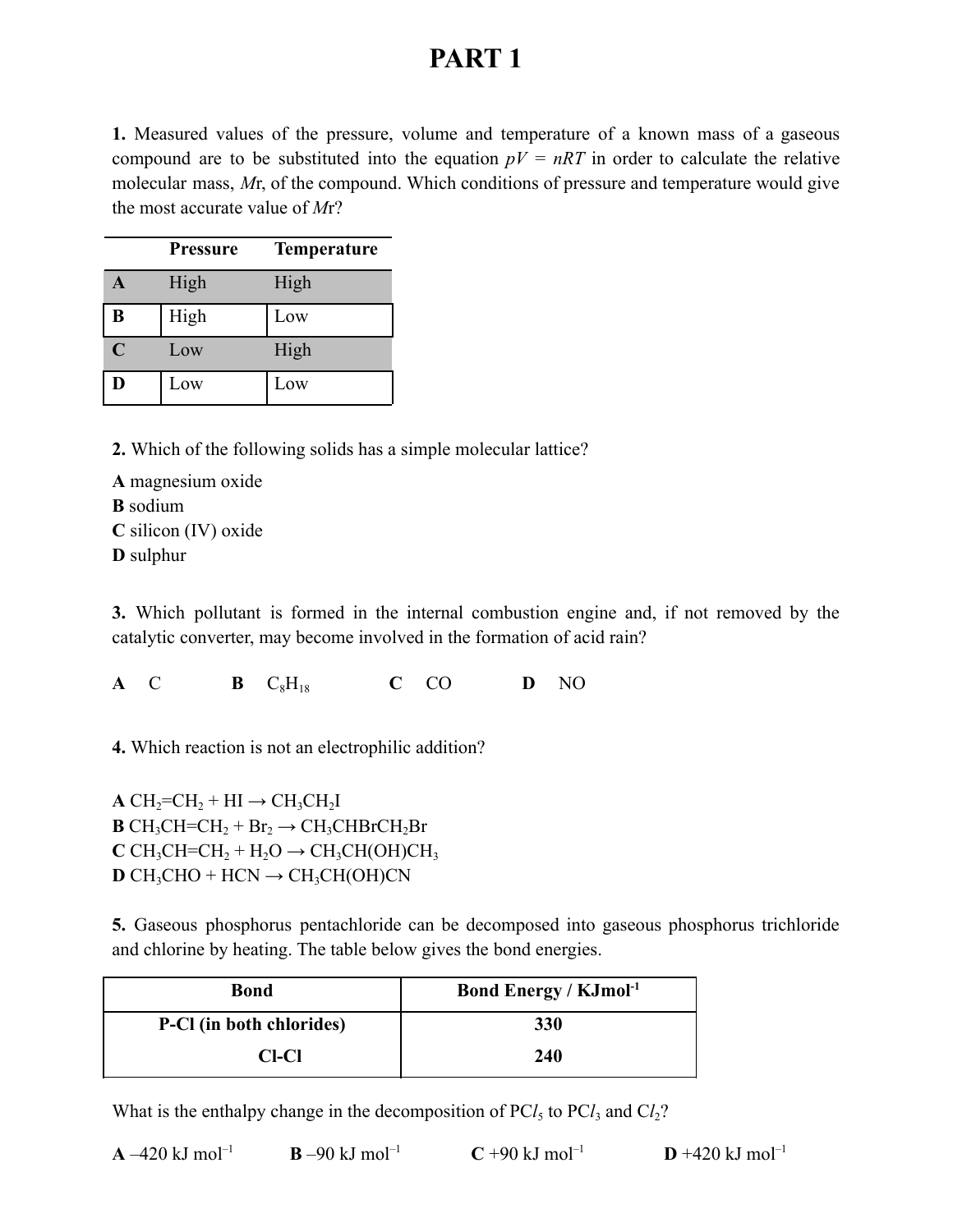**6.** When 0.20 mol of hydrogen gas and 0.15 mol of iodine gas are heated at 723 K until equilibrium is established, the equilibrium mixture is found to contain 0.26 mol of hydrogen iodide. The equation for the reaction is as follows.

$$
H_{2(g)} + I_{2(g)} = 2HI_{(g)}
$$

What is the correct expression for the equilibrium constant *Kc*?

| A | 2 x 0.26<br>$0.20 \times 0.15$            |
|---|-------------------------------------------|
| B | $(2 \times 0.26)^2$<br>$0.20 \times 0.15$ |
| c | $(0.26)^2$<br>0.07 x 0.02                 |

$$
\mathbf{D} = \frac{(0.26)^2}{0.13 \times 0.13}
$$

**7.** Why is ethanoic acid a stronger acid in liquid ammonia than in aqueous solution?

**A** Ammonia is a stronger base than water.

**B** Ammonium ethanoate is completely ionised in aqueous solution.

**C** Ammonium ethanoate is strongly acidic in aqueous solution.

**D** Liquid ammonia is a more polar solvent than water.

**8.** It is often said that the rate of a typical reaction is roughly doubled by raising the temperature by 10°C. What explains this observation?

**A** Raising the temperature by 10°C doubles the average energy of each molecule.

**B** Raising the temperature by 10°C doubles the average velocity of the molecules.

**C** Raising the temperature by 10°C doubles the number of molecular collisions in a given time.

**D** Raising the temperature by 10<sup>o</sup>C doubles the number of molecules having more than a certain minimum energy.

**9.** A mixture of the oxides of two elements of the third period is dissolved in water. The solution is approximately neutral. What could be the constituents of the mixture?

 $A$   $A$ *l*<sub>2</sub> $O$ <sub>3</sub> and MgO  $\mathbf{B}$  Na<sub>2</sub>O and MgO  $C$  Na<sub>2</sub>O and P<sub>4</sub>O<sub>10</sub>  $\mathbf{D}$  SO<sub>3</sub> and P<sub>4</sub>O<sub>10</sub>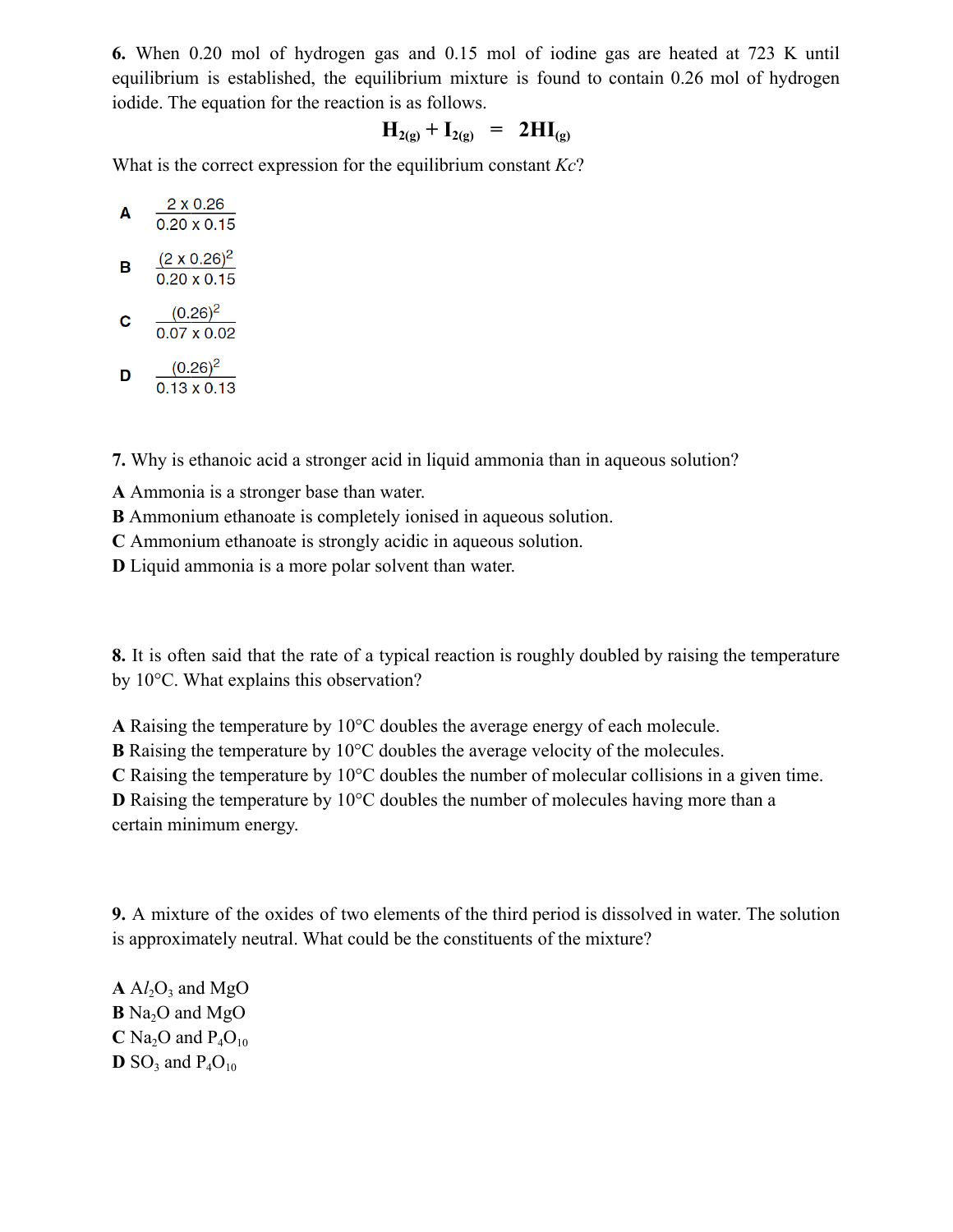**10.** The equation shows the reaction between a halogen and aqueous bromide ions.

 $X_2$  +  $2Br_{(aq)}$   $\rightarrow$   $2X_{(aq)}$  +  $Br_2$ 

$$
\ldots 2 \ldots \hspace{2.5cm} \ldots 3 \ldots
$$

Which words should be written in gaps 1, 2 and 3?

|   | chlorine | brown     | colorless |
|---|----------|-----------|-----------|
| B | chlorine | colorless | brown     |
|   | iodine   | brown     | colorless |
|   | iodine   | colorless | brown     |

# **PART 2**

**11.** How many structural and *cis-trans* isomers are there for dichloropropene,  $C_3H_4Cl_2$ ?

**A** 3 **B** 5 **C** 6 **D** 7

**12.** The isomers, citric acid and isocitric acid, are intermediates in the Krebs cycle of the oxidation of glucose in living cells.

| CH <sub>2</sub> CO <sub>2</sub> H | $CH_2CO_2H$             |
|-----------------------------------|-------------------------|
| C(OH)CO <sub>2</sub> H            | CHCO <sub>2</sub> H     |
| CH <sub>2</sub> CO <sub>2</sub> H | CH(OH)CO <sub>2</sub> H |
| citric acid                       | isocitric acid          |

How many chiral centres does each acid possess?

|               | citric acid isocitric acid |
|---------------|----------------------------|
|               |                            |
| B             | 2                          |
| $\mathcal{C}$ |                            |
| I)            |                            |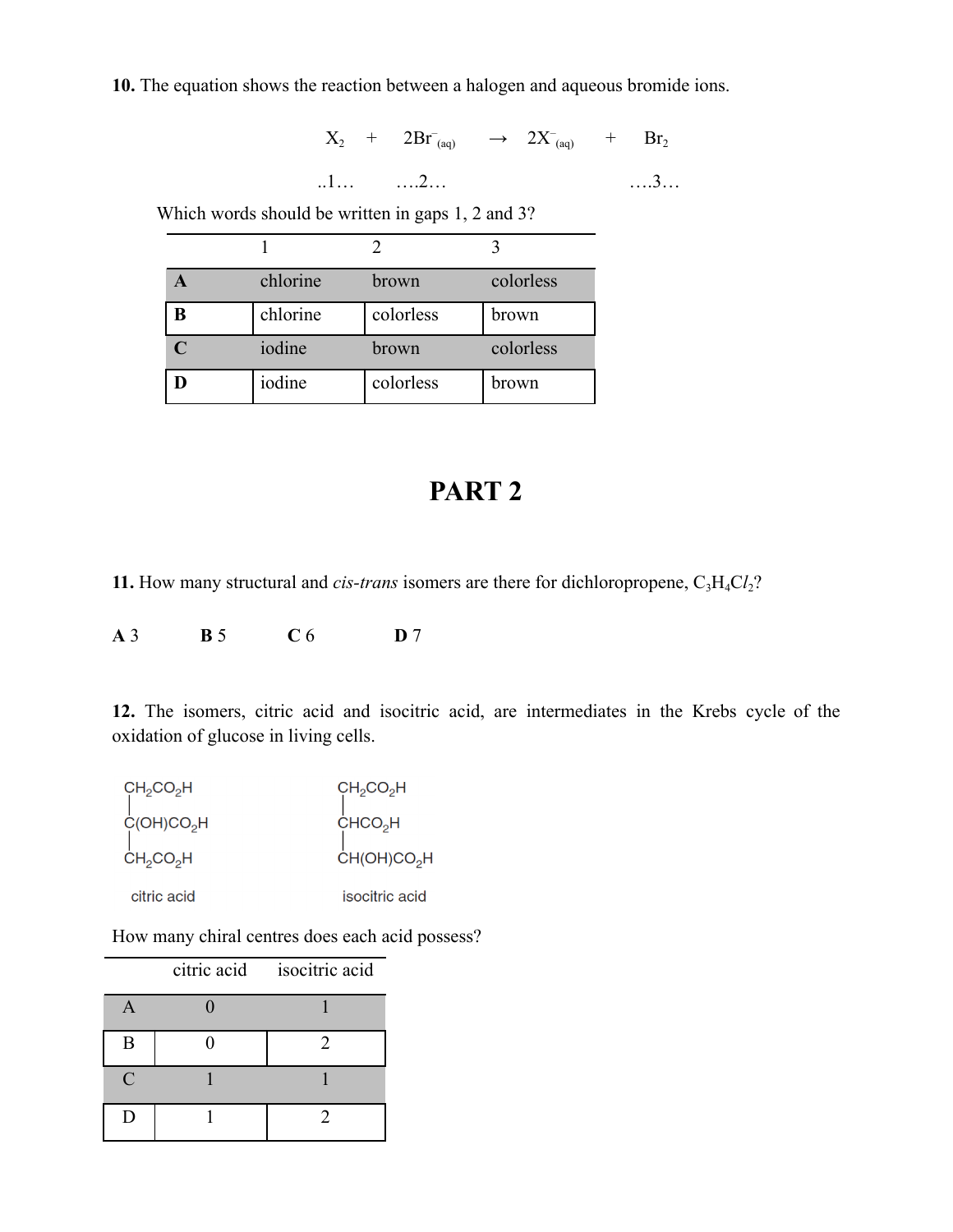**13.** In its reaction with sodium, 1mol of a compound X gives 1 mol of  $H_{2(g)}$ . Which compound might X be?

A CH<sub>3</sub>CH<sub>2</sub>CH<sub>2</sub>CH<sub>2</sub>OH  $B$  (CH<sub>3</sub>)<sub>3</sub>COH **C** CH<sub>3</sub>CH<sub>2</sub>CH<sub>2</sub>CO<sub>2</sub>H  $D$  CH<sub>3</sub>CH(OH)CO<sub>2</sub>H

**14.** If  $N_2O_4$  gas is placed in a sealed vessel the following equilibrium is established.

$$
N_2O_{4(g)}\leftrightarrow 2NO_{2(g)}
$$

The forward reaction is endothermic. What happens when the temperature is increased?

### **1. The equilibrium constant increases.**

#### **2. The partial pressure of NO<sup>2</sup> increases.**

#### **3. The activation energy is unchanged.**

|  | $2 \& 3$ are correct   1 & 2 only are correct   2 & 3 only are correct   1 only is correct |  |
|--|--------------------------------------------------------------------------------------------|--|

**15.** Which types of bonding are present in ammonium carbonate,  $(NH_4)_2CO_3$ ?

#### **1. ionic**

#### **2. covalent**

#### **3. co-ordinate (dative covalent)**

|  | 1, 2 & 3 are correct   1 & 2 only are correct   2 & 3 only are correct   1 only is correct |  |
|--|--------------------------------------------------------------------------------------------|--|

## **PART 3**

**16.** Sulfur dioxide and sulfites are used in food preservation. Why are they used for this purpose?

## **1. They are reducing agents which slow down the oxidation of food.**

#### **2. They inhibit the growth of aerobic bacteria.**

#### **3.** They react with  $\overline{NO}_{2(g)}$  converting it to  $\overline{NO}_{(g)}$ .

| 1, 2 & 3 are correct   1 & 2 only are correct   2 & 3 only are correct   1 only is correct |  |
|--------------------------------------------------------------------------------------------|--|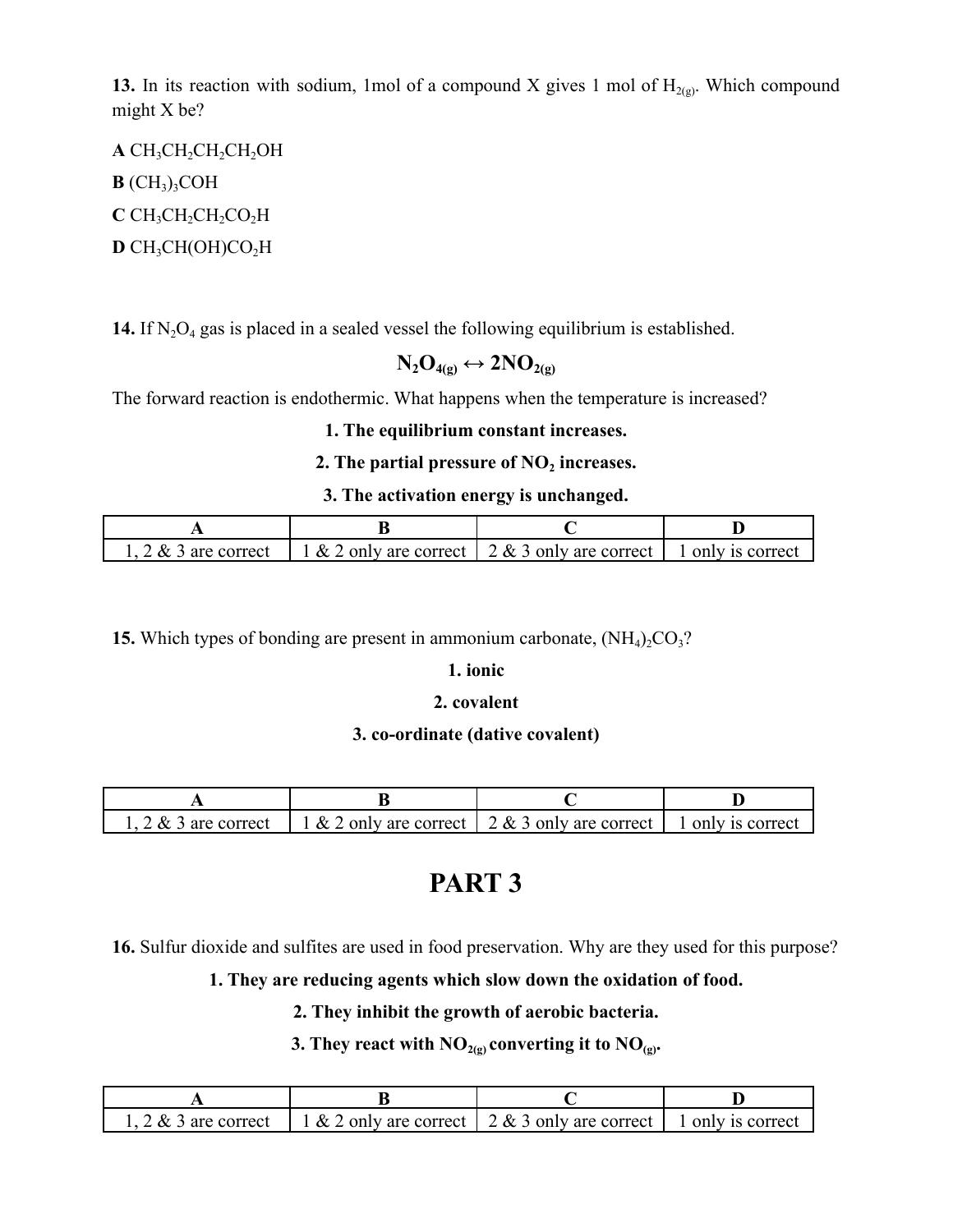**17.** The organic compound X gives a precipitate when warmed with aqueous silver nitrate. This precipitate dissolves when concentrated aqueous ammonia is added.

What is a possible identity for X?

#### **1. 1-bromopropane**

#### **2. 2-chlorobutane**

#### **3. 2-iodo,2-methylpropane**

|  | $\left[1, 2 \& 3 \text{ are correct} \right]$ $\left[1 \& 2 \text{ only are correct} \right]$ $\left[2 \& 3 \text{ only are correct} \right]$ $\left[1 \text{ only is correct} \right]$ |  |
|--|-----------------------------------------------------------------------------------------------------------------------------------------------------------------------------------------|--|

18. An organic compound Y, molecular formula  $C_6H_{14}O$ , may be oxidised to compound Z, molecular formula  $C_6H_{12}O_2$ .

What could be the structural formula of Y?

## **1. CH3CH2CH(CH2OH)CH2CH<sup>3</sup>**

## **2. (CH3)3CCH2CH2OH**

## **3. CH3CH2CH(CH3)CH2CH2OH**

|  | $\therefore$ 2 & 3 are correct   1 & 2 only are correct   2 & 3 only are correct   1 only is correct |  |
|--|------------------------------------------------------------------------------------------------------|--|

**19.** Which reactions can be used to make an alcohol in the laboratory?

### **1. hydrolysis of a bromoalkane with NaOH(aq)**

#### **2. reduction of a ketone with NaBH<sup>4</sup>**

#### **3. reduction of an aldehyde with NaBH<sup>4</sup>**

| $2 \& 3$ are correct | $\vert$ 1 & 2 only are correct $\vert$ 2 & 3 only are correct $\vert$ 1 only is correct |  |
|----------------------|-----------------------------------------------------------------------------------------|--|

**20.** The compounds below are treated with hydrogen cyanide.

Which compounds react and produce a molecule containing a chiral centre?

## **1. butanal**

#### **2. pentan-3-one**

#### **3. 2-chlorobutane**

| $2 \& 3$ are correct   1 & 2 only are correct   2 & 3 only are correct   1 only is correct |  |
|--------------------------------------------------------------------------------------------|--|